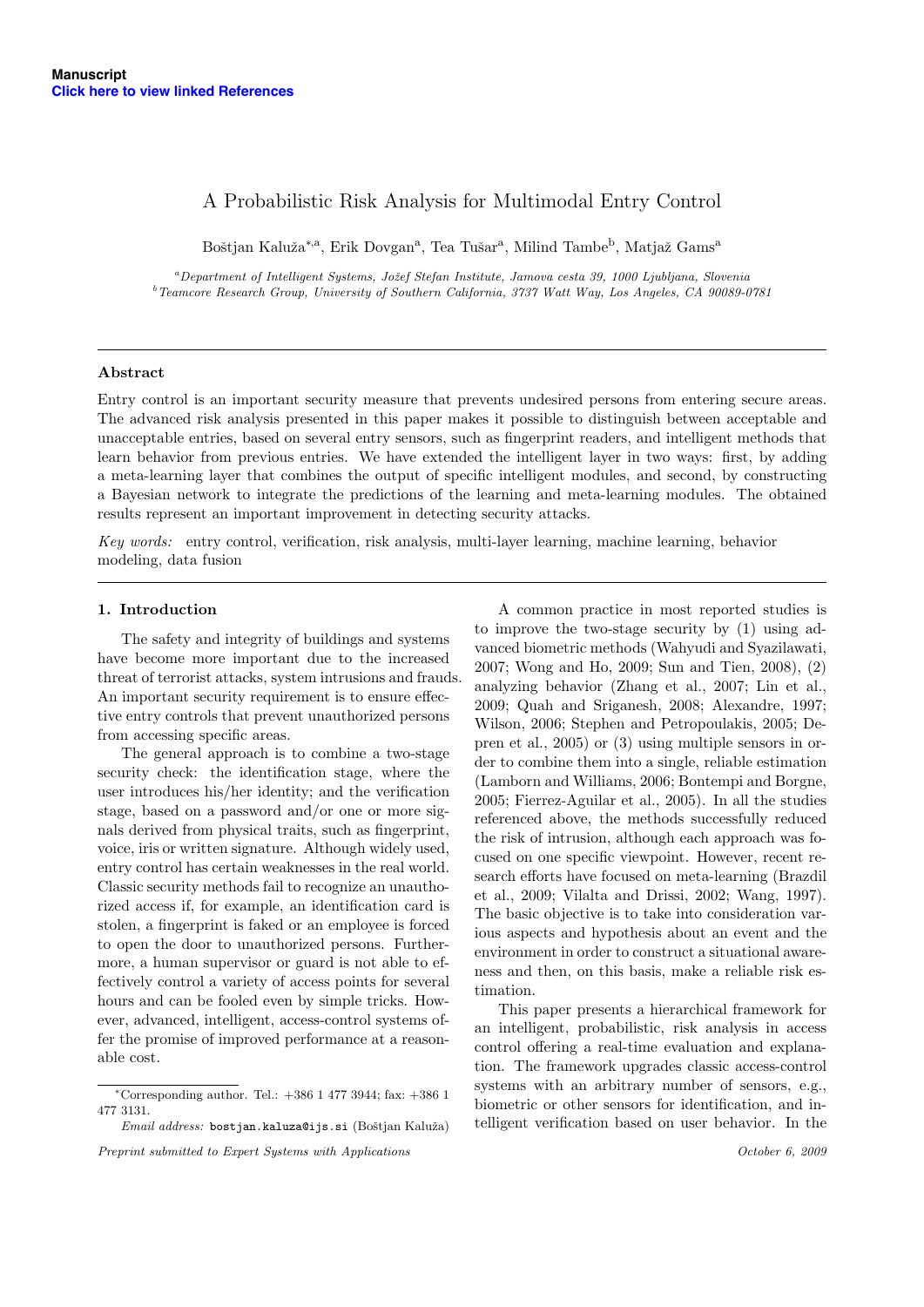first stage an arbitrary number of intelligent modules is utilized, where each module analyzes the user behavior from different viewpoints and performs its own risk analysis. In the second stage of learning the modules are aggregated into meta-modules. The analyses of the modules and the meta-modules are integrated into the third stage and the overall event probability is evaluated. The basic assumptions of this approach are that (1) user behavior rarely changes significantly over time, and (2) combined methods are much harder to bypass than a single sensor or method.

The rest of this paper is structured as follows. Related work is described in detail in Section 2. The general structure of the proposed framework is presented in Section 3, while Section 4 describes the individual modules and the final integration in detail. Section 5 presents the experimental evaluation and results with an on-line adversary test. Finally, Section 6 summarizes the work done and concludes the paper with a discussion.

# 2. Related Work

Research efforts dedicated to enhanced security in access control can be classified into a few large groups. In this review we examine three selected approaches: advanced biometric methods (e.g., voice and face recognition), behavior analysis, and combinations of various sensors.

The first approach is based on advanced, biometric sensors. Wahyudi and Syazilawati (2007), for example, presented a verification based on speech analysis. They constructed voice-based models for authorized persons and performed the identification with an adaptive network-based fuzzy-inference system. In a similar way, Wong and Ho (2009) and Sun and Tien (2008) focused on face recognition. Various facial features were extracted from video, saved in a database and compared with a new entry. The authors report an accuracy of over 90 %.

The second approach is focused on behavior analyses of two kinds: analyzing video sequences (e.g., from a surveillance camera) and analyzing transactions and logs. Zhang et al. (2007) proposed a system for a visual analysis of human motion from a video sequence, which recognizes unusual behavior based on walking trajectories, namely treading tracks. Two types of line shapes were studied: the closed curve and the spiral line. If somebody's treading track takes on one of these shapes, this person wanders around and is, therefore, suspicious. Lin et al. (2009) described a video surveillance system based on color features, distance features and a count feature, where evolutionary techniques are used to measure the observation similarity. The system tracks each person and classifies their behavior by analyzing their trajectory patterns. This is performed with a hybrid genetic algorithm that uses a Gaussian synapse.

In contrast to the video-based methods, analyzing transactions and logs detects unwanted attempts at accessing systems mainly through a network. Quah and Sriganesh (2008), for example, presented an approach to online-banking fraud detection based on users' spending behaviors. Their approach makes use of a self-organization map to learn users' spending patterns, while neural networks are used for filtering any unusual events and analyzing the user behavior in order to detect fraud. In addition, Alexandre (1997) proposed a system based on the behavior recognition of a keyboard signature, which is more difficult to copy or fake than a fingerprint or a smart card. The presented technique implements a neural network, which is evaluated in terms of efficiency and performance.

In the third approach, the outputs of different sensors can be combined using data-mining techniques. Lamborn and Williams (2006) introduced an intelligent system that consists of several heterogeneous sensors. These sensors are divided into clusters according to their GPS location using self-organizing maps. The outputs from the sensors are classified into each cluster and a voting algorithm is used for to compute the final classification. Several data-mining methods were tested for the cluster classification, e.g., k-nearest neighbors, neural networks and support vector machines. A similar system was presented by Bontempi and Borgne (2005). In addition, Fierrez-Aguilar et al. (2005) introduced the idea of exploiting user-specific parameters in multimodal biometrics. They proposed an adapted learning scheme that consisted of local learning (user-dependent) and global learning (user-independent), and both results were fused with weighted voting. The authors reported that the adapted learning outperformed the results from single learning.

In summary, the described approaches use stateof-the-art methods that successfully reduce the risk of intrusion. They use additional biometric sensors and behavior analyses as upgrades to classic access con-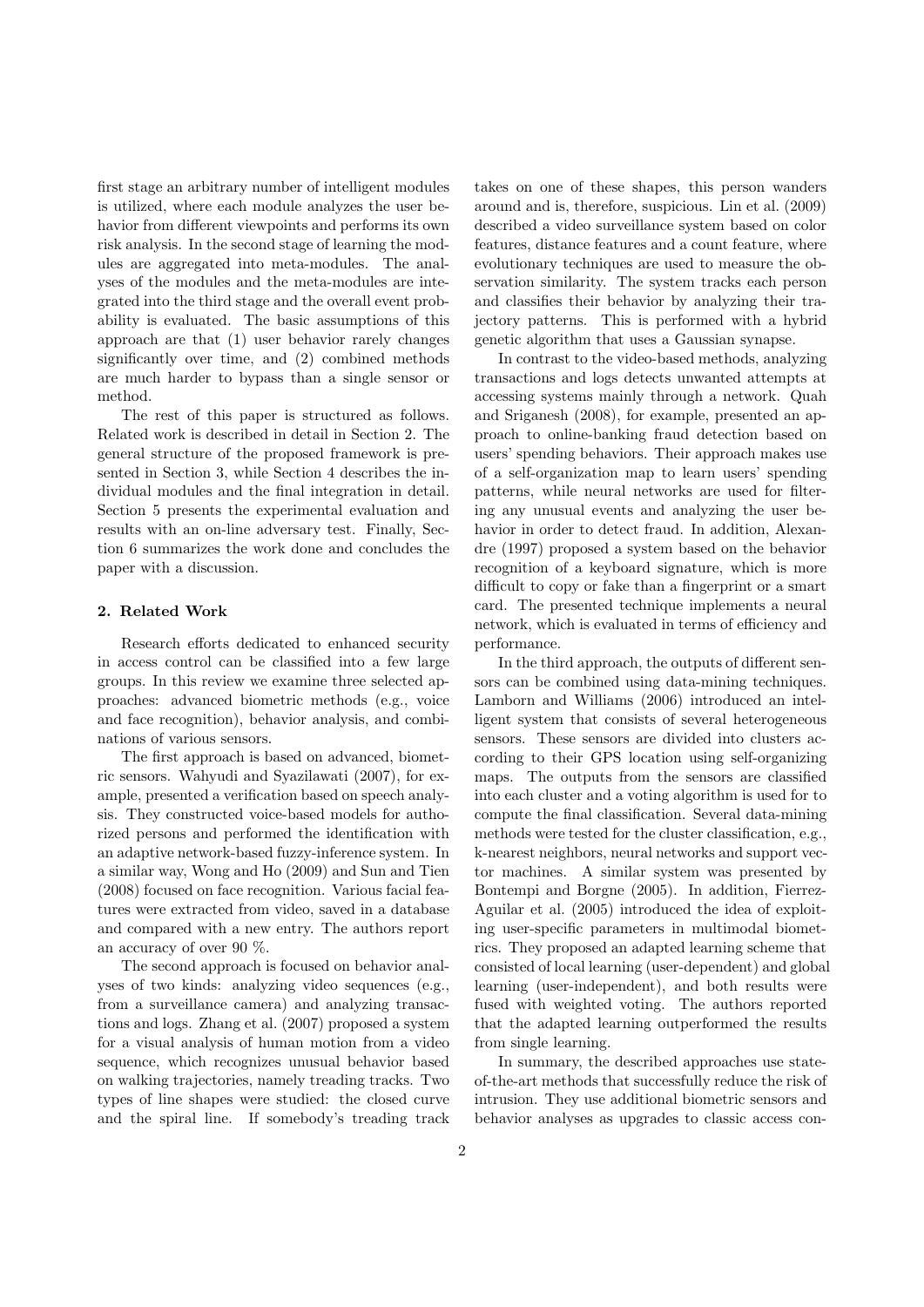trol. Our approach is a further step in combining an arbitrary number of methods in three stages. Similar to Lamborn and Williams (2006), our system constructs a situational awareness from different sensors, but in contrast to their method, the outputs of the intelligent modules are assembled using meta-learning, on top of which the final reasoning is performed with a Bayesian network. In addition, the intelligent modules utilize both user-specific parameters and global knowledge in a similar way to Fierrez-Aguilar et al. (2005), but the last integration is fused proficiently. Finally, the system is also able to explain the evaluation results to a human operator and helps him/her to understand the situation.

## 3. Hierarchal Mutimodal Framework

The aim of our system is to ensure increased security in critical areas, for example, military headquarters or political institutions, by detecting irregular accesses or unusual behavior at the access points, and on this basis raising an alarm. In order to reduce the risk of intrusion, we have designed a modular system that relies heavily on intelligent methods.

#### *3.1. Functional Description*

The entry procedure is shown in Figure 1 and is as follows. First, a user is identified. Next, if his/her identity exists, the user becomes verified, which leads to the door-lock being released in the case of a positive outcome. The verification process is performed in two stages: the first stage is a classic biometric verification, and the second stage is an intelligent verification. Intelligent modules perform the entry evaluation and suggest the proper action.

The development of our intelligent access-control system was based on the following five requirements. First, the system is required to monitor entries and process evaluations in real time. Second, several access points may need to be monitored at the same time, taking into account a knowledge of the user's movement between them. Third, an arbitrary number of sensors and intelligent modules will be used, depending on the equipment at specific access points and the data availability. Fourth, the system is expected to be able to evaluate an entry and suggest the proper action. Finally, the system should provide an explanation of its evaluation in a user-friendly interactive control panel. In short, the aim is to create a system that will improve the security of the entry



Figure 1: Entry and verification procedure.

control and help the operator to control numerous access points effectively.

## *3.2. Architecture*

The main architectural tasks are collecting the data from the peripheral devices and sensors, processing and analyzing this data, integrating the analyses into a human-readable form, and displaying them to a user with a suggestion for an appropriate action (Figure 2).

The architecture of the system is designed in six basic layers. In the first, hardware layer, the data processing starts with gathering the data from various sets of sensors at different access points, e.g., biometric sensors, visual sensors or door sensors. The sensors capture the data from the environment and pass it on to the next layer through a controller. The next layer stores the raw data in a database and supports the implementation of higher layers. The intelligent layer has three levels, consisting of various numbers of intelligent modules and an ontology as a special module for storing and presenting the acquired knowledge. Each low-level module applies an intelligent method to a specific data type, e.g., visual data, temporal relations, etc. In the next level, some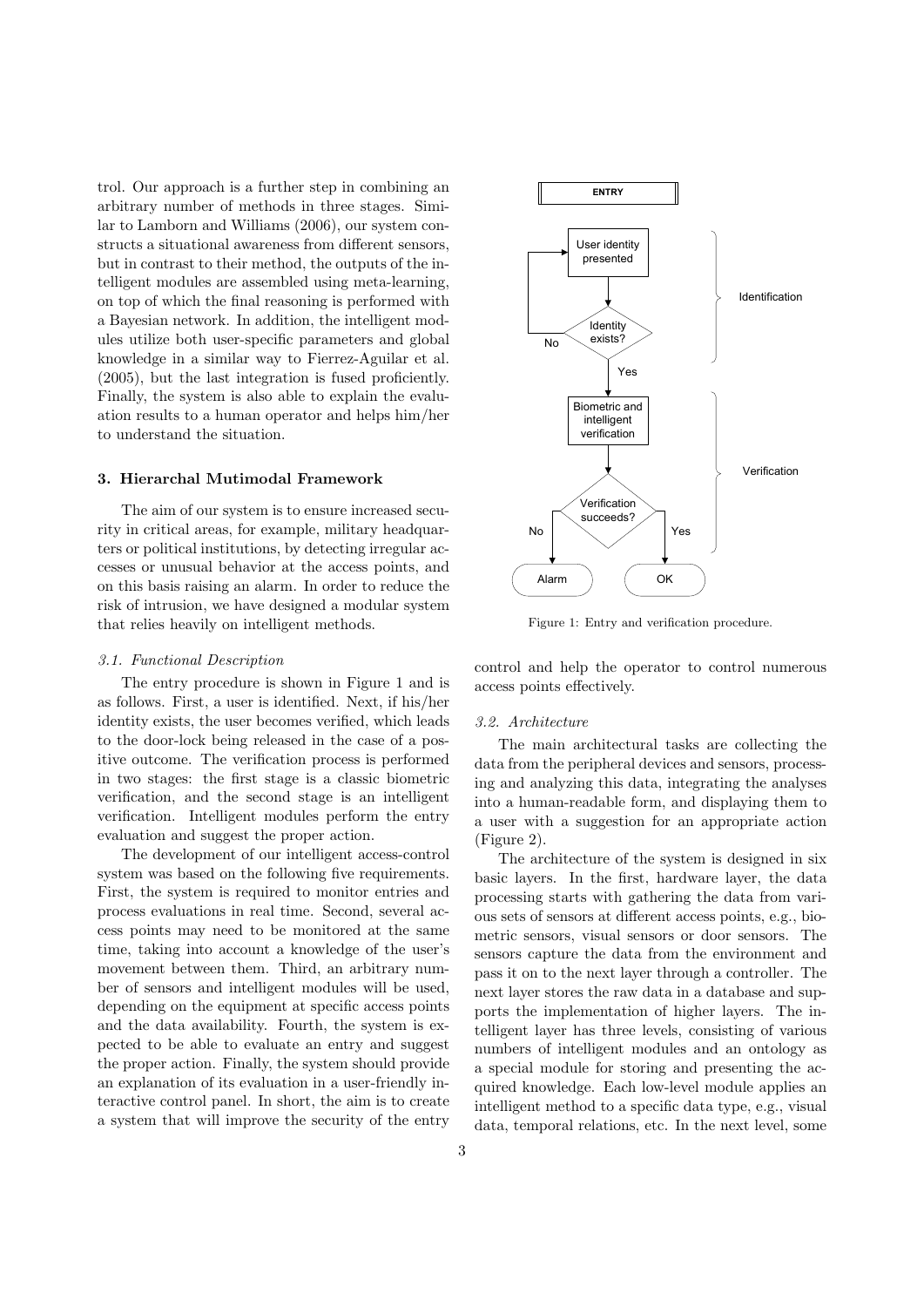

Figure 2: General architecture of the system. Our contribution is in gray.

of the modules are gathered in meta-modules. The final output is combined using the integration of modules and meta-modules. The last layer is the application layer, which contains the human-readable tools, e.g., the report generator, the decision support and the explanation, which helps the operator to understand the decisions and to manage the entry-control points. The tools are collected in a user-friendly control panel. Our major contribution is in the intelligent layer presented in Figure 2, in the gray boxes: the modules, the meta-modules and the integration, all the time manipulating the data in a single central ontology.

## *3.3. Observing the User's Behavior*

Each human tends to perform activities in a specific way, be it on the micro or macro scale. However, the behavior of the users in our system is actually monitored from three different points of view. In the first of these, denoted as the *micro level*, one typically deals with behavior that changes in tenths of a second or seconds. For example, one user always carries his identity card in a wallet and puts the whole wallet near the wireless identity-card reader, while another user carries her card in a handbag and requires some time to take it out, identify herself, and put the card back. The user's movement around the access point depends on his/her habits and mental/physical state. These facts determine the users' patterns at the micro level.

The second viewpoint, denoted as the *macro level*, describes the users' daily routines. The activities of interest are the arrival times at access points, the movements between various access points in the accesscontrol network, and even the connections between users, e.g., user *A* often enters a short time after user *B*. The time scale used at the macro level can vary from seconds to months.

The third viewpoint, denoted as the *visual level*, captures the users' visual movement at an access point using a camera. It is also focused on micro-level movements, i.e., behavior that changes over a short time interval, but in addition to micro-level features, it obtains features from the visual characteristics of the user and his/her movement, e.g., the user's height and the door-opening dynamics.

Several rules additionally control the regular entry procedure, the regular working time, and the access permissions.

#### *3.4. Experimental Environment*

To design and test our intelligent modules for access control, we set up the experimental environment shown in Figure 3, which consists of a single access point protecting an office in a building. The access point is equipped with a camera (on the ceiling), a card reader and a fingerprint reader (on the wall near the door), an electronic lock, and an open/close sensor on the door. The input signals are collected with a multi-channel access controller, which can be connected to various peripheral devices. Such controllers can be dynamically combined in order to ensure the centralized data management of sensors covering a complete access-control network. However, for our purpose, one controller was sufficient.

When a user passes the access point, four different times are registered:

- $\bullet$   $t_c$  time of card-reader acceptance,
- $\bullet$   $t_f$  time of fingerprint-reader acceptance,
- $t_{do}$  time of door opening,
- $t_{dc}$  time of door closing.

The data is collected and written into the ontology for additional processing by six intelligent modules. The first module, denoted as the *expert rules*, detects prohibited and basic undesired behavior. It uses SWRL rules to query the system ontology (see Section 4.1).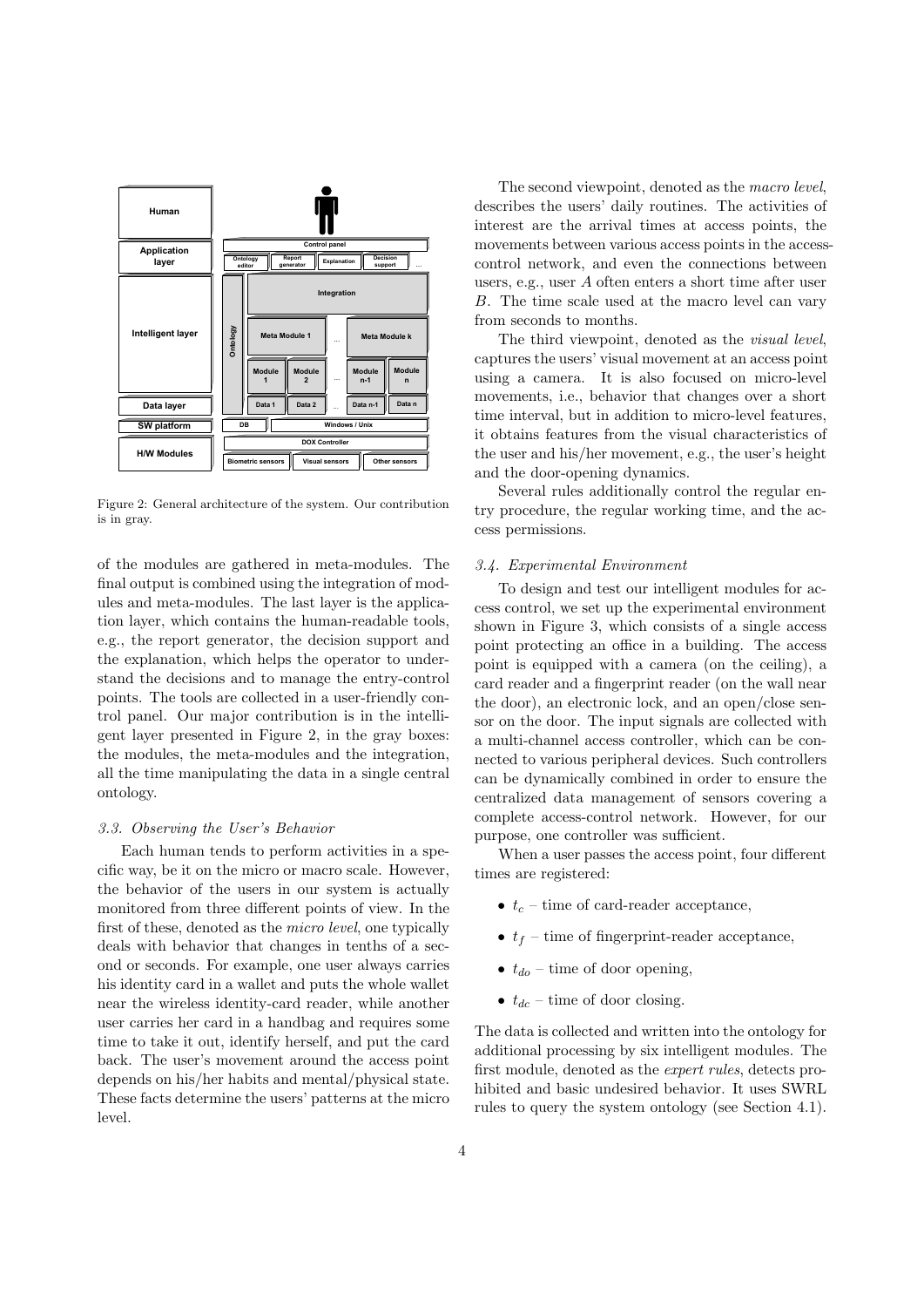

Figure 3: Prototype access-point configuration (camera view). The task is to detect suspicious entries of persons, e.g., under the influence of drugs or under the threat of a gun that is outside the camera's field of view.

The second module, *micro learning*, learns the patterns of user behavior during the entry at the micro level. The learning is performed with a local outlierdetection method (LOF) (described in more detail in Section 4.2). The three *macro-learning* modules learn the access patterns at the macro level and are then combined at the meta-level (see Section 4.3). The last module, *visual learning*, uses histograms of optical flow to detect the behavior at the visual level (see Section 4.4).

Each module performs its own risk analysis of an entry and then returns an evaluation with an explanation. The meta-module uses basic weighted voting based on the decisions of single modules, while the integration module accepts the classifications of modules as observations and performs the reasoning with a Bayesian network.

Based on the final probability, the entry is classified into one of the classes: *OK*, if the entry is regular, and *alarm*, if the entry is irregular. The evaluations and explanations of each module are stored in the system ontology. The platform is presented in Figure 4.

## *3.5. Ontology*

The modules and methods use the same or similar data while processing, and therefore a comprehensible presentation is required. Besides the basic relationships between pieces of information, e.g., the sensor's value, complex representations are also required, for example, a sensor *belongs to* an access point.

We have developed an ontology using the Web Ontology Language (OWL) (Horrocks et al., 2003) and the ontology editor *Protégé* (Protégé, 2009). The ontology consists of a central part, including event data and its classifications, and several local parts, each of them storing the knowledge of a particular module. The central part includes information about:

- Access points: position, security requirements etc.
- Persons: personal details, position in a company, rooms of the building that a person has permission to enter etc.
- Sensors: type, e.g., biometric sensor, access point where the sensor is positioned.
- Events: person who produced the event, access point where it was produced, sensors that sensed the event, each module's classification and the final classification, and actions that can be performed due to the evaluation.

The ontology structure ensures a knowledge of the system and its setting in a flexible presentation. This means that new sensors, modules and access points can be easily added to the system.

# 4. Modules and Algorithms

This section describes the modules and algorithms in more detail. In this particular implementation, we prefer algorithms with the ability to provide as much of an explanation as possible, but in general, it is possible to select any learning algorithm.

## *4.1. Expert Rules*

The first module consists of expert rules that are defined by a security expert or a human operator. These rules do not learn from past user behavior. Each rule has its own adjustable parameters, enabling the operator to create a new rule by specifying the rule-parameter values. The rules are described in the SWRL language (W3C, 2004) for querying data stored in the OWL. A test over the events is performed by the Jess rule engine (Friedman-Hill, 2009).

We have implemented two types of rules. If the entry procedure is violated, the first type of rule triggers an alarm independently of the other modules. The second type of rules refers to the entry observation, e.g., *"The user accessed this area more than 5*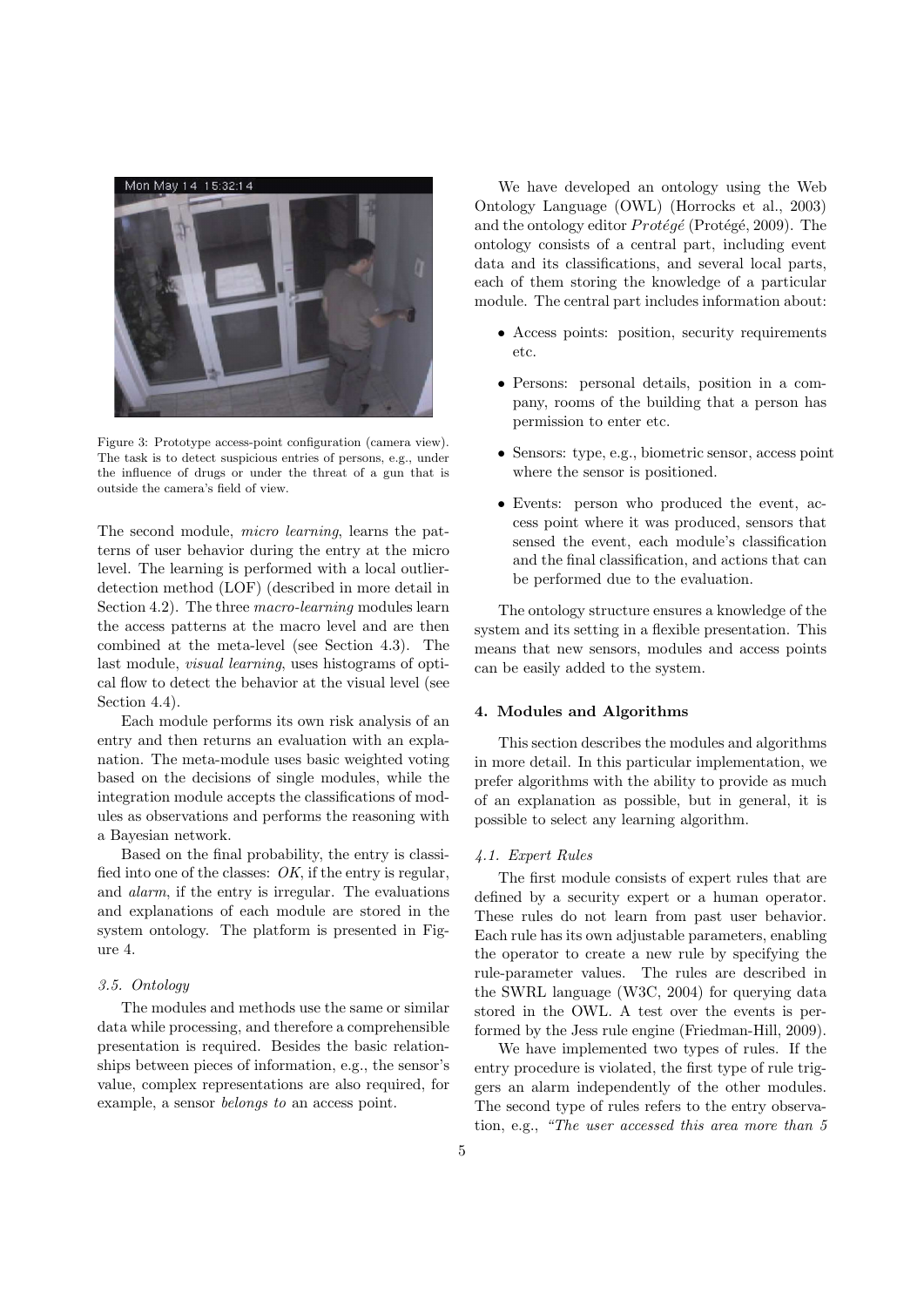

Figure 4: Information flow in the implemented platform.

*times in the past two minutes"*. Instead of unconditionally triggering an alarm, each triggered rule *R<sup>i</sup>* returns a probability  $p(R_i)$  that the entry is regular. If several second-type rules  $R_1, \ldots, R_n$  are triggered, then  $min(p(R_1), \ldots, p(R_n))$  is returned and the module composes an explanation consisting of the violated rules and their parameters. Otherwise, if none of the rules is violated, the entry is, according to the rules, regular, and therefore the returned probability *p* equals 1.

An example of the second-type SWRL rule is shown in Figure 5. The rule queries events that occurred between 6 PM and 7 AM and marks these events as alarms, since events are not allowed at night.

#### *4.2. Micro Learning*

The micro-learning module learns short-term behavior. The attributes are calculated as three time differences from four input times:

$$
\Delta t_1 = t_f - t_c \tag{1}
$$

 $\Delta t_2 = t_{do} - t_f$  (2)

$$
\Delta t_3 = t_{dc} - t_{do} \tag{3}
$$

Each entry  $e_i$  is thus represented by a triple  $e_i$  $(\Delta t_{i,1}, \Delta t_{i,2}, \Delta t_{i,3})$ . All the regular entries of a particular user form a learning set  $E = \{e_1, e_2, \ldots, e_n\}.$ When the user produces a new entry  $e_{n+k}$ , the module compares it with the learning set E and returns an outlier factor: if the new entry is similar to the existing entries,  $e_{n+k}$  is a regular entry with a low outlier factor, otherwise, it is an outlier with a high outlier factor.

In our previous work (Tušar and Gams, 2006) we examined various algorithms for outlier detection, selected the LOF (Local Outlier Factor) (Breunig, 2001) and implemented it. The algorithm reportedly achieves reliable performance where instances are not uniformly distributed in the attribute space. The LOF for a new entry  $e_i$  is defined as

$$
LOF_k(e_i) = \frac{1}{|ngb_k(e_i, E)|} * \sum_{a \in ngb_k(e_i, E)} \frac{lans_k(a)}{lans_k(e_i)} \tag{4}
$$

where  $ngb(e_i, E)$  is the set of  $k \in E$  nearest neighbors of an instance  $e_i$ , and  $\text{Id} \text{ns}_k(a)$  is the local density of an instance *a* and its *k* nearest neighbors. Intuitively,  $LOF_k(e_i) \leq 1$  when the new instance is near an existing cluster *E*, and  $LOF<sub>k</sub>(e<sub>i</sub>) > 1$  when the instance is far from the cluster.

The final outputs of the module are the LOF value, the probability that the entry is regular, and a visual explanation. The probability is computed from the LOF value using the following procedure. Let  $t_l$  < 1 denote the threshold value for regular entries and let  $t_u > 1$  denote the threshold value for irregular entries. Then, the probability  $p(e)$  that the entry *e* is regular is computed as a linear combination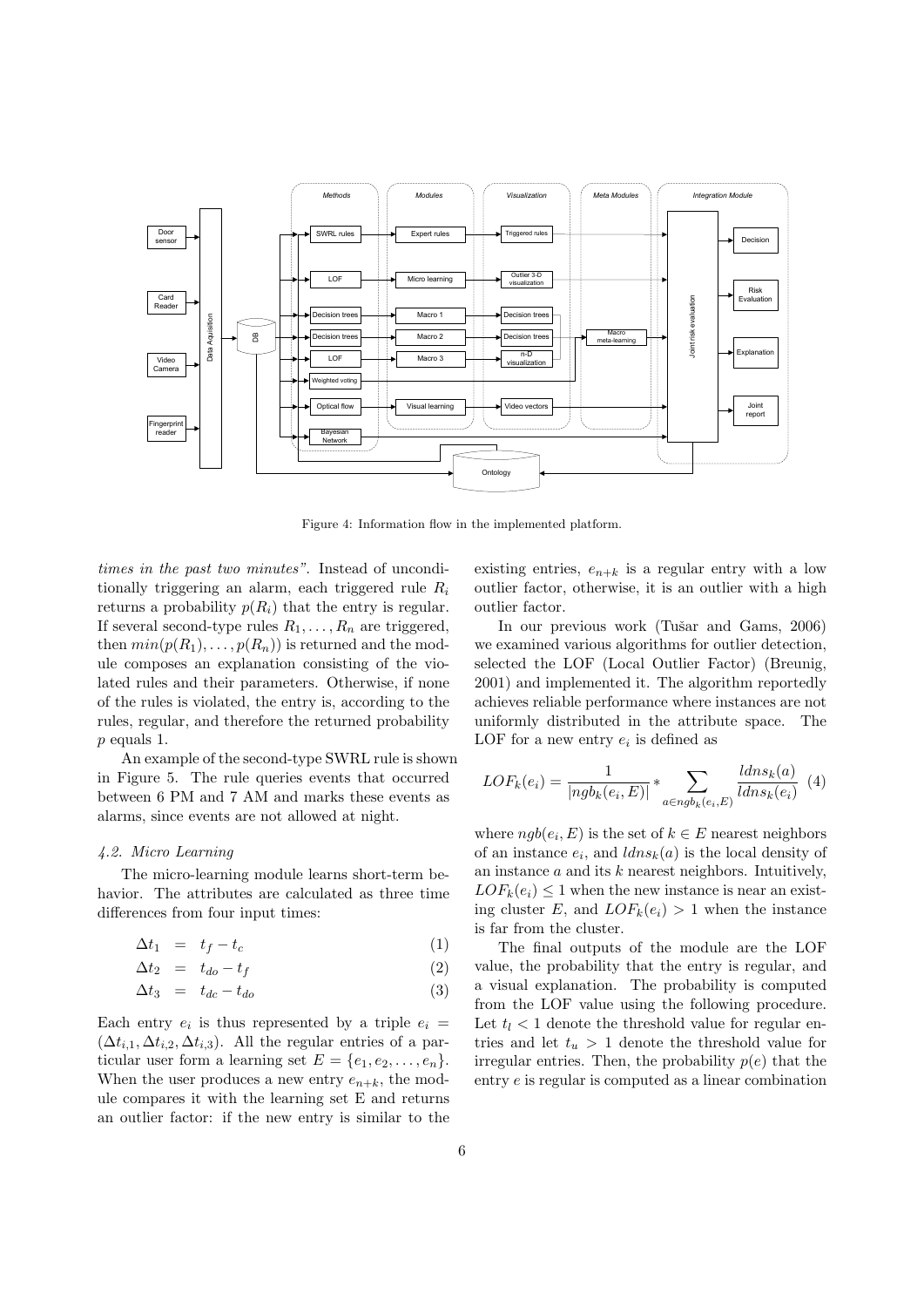```
event(?event_object) & swrl_end_of_testing(?event_object, ?event_swrl) &
swrlb:equal(?event_swrl, false) & card_time(?event_object, ?time_of_event) &
swrlb:greaterThan(?time_of_event, "18:00:00") &
swrlb:lessThan(?time_of_event, "7:00:00")
THEN
swrl_rules_result(?event_object, "0.0") &
swrl_rules_explanation(?event_object, ?event_swrl_explanation) &
swrlb:stringConcat(?event_swrl_explanation,
                   "Alarm: event time is between 18:00 and 7:00")
```
Figure 5: An expert-rule example written in SWRL.

of the threshold values:

$$
p(e) = \begin{cases} 1.0 & \text{if } LOF(e) \le t_l \\ 0.0 & \text{if } LOF(e) \ge t_u \\ \frac{t_u - LOF(e)}{t_u - t_l} & \text{otherwise} \end{cases}
$$
 (5)

Since the module uses only three micro attributes, its visualization can be presented in a 3-dimensional space, with one dimension for each attribute. The entries are thus presented as points, and the LOF value of each point is represented by a color: from red for outliers, through yellow for unclear entries, and on to green for entries in the cluster. Figure 6 shows a cluster of entries in a learning set *E* (circles) and a new entry *e<sup>i</sup>* (a plus).



Figure 6: Regular entries of a particular person (circles) and a new entry denoted as an outlier  $(2+1)$ .

#### *4.3. Macro Learning and Meta-learning*

The data gathered at the macro level are used in three modules. Two of them also exploit the data derived from the micro level. The macro-level attributes are divided into two groups describing a current entry and the relation between the current entry and previous entries. The attributes from the first group are, for example, the current time and date, the day of the week, the date in relation to the month (i.e., the second Friday in the month). The second group defines relations such as the number of previous entries in the same day (for the current user), the user who entered previously in a specific time interval, the time of entry on the same day in the previous week, etc. It is important to note that macro learning would be more powerful if we had monitored more than one access point.

The first macro module learns only from macro attributes. The positive learning examples are the regular entries of a user, while the negative learning examples are the irregular entries of the user and the entries of other users. Several machine-learning algorithms were tested and, finally, decision trees were selected – Weka's J48 implementation of C4.5, in particular (Witten and Frank, 2005). The main benefit of decision trees is their ability to explain a decision after the classification occurs. The path leading from the root to the chosen leaf is colored according to the classification – green for regular entries and red for alarms. The distribution of the target variable in the chosen leaf is interpreted as the probability that the entry is regular. The classification problem was introduced as a verification, where each user has his/her own decision tree with two possible outcomes: true, if the claimed identity is valid, and false otherwise.

The second macro module applies the same algorithm as the previous module, but uses both micro and macro attributes. While the first macro module considers only the behavior at the macro level and discovers patterns, for example, *"User X comes to work on Mondays between 8.15 and 8.40 (93 %)"*, the second macro module refines these patterns by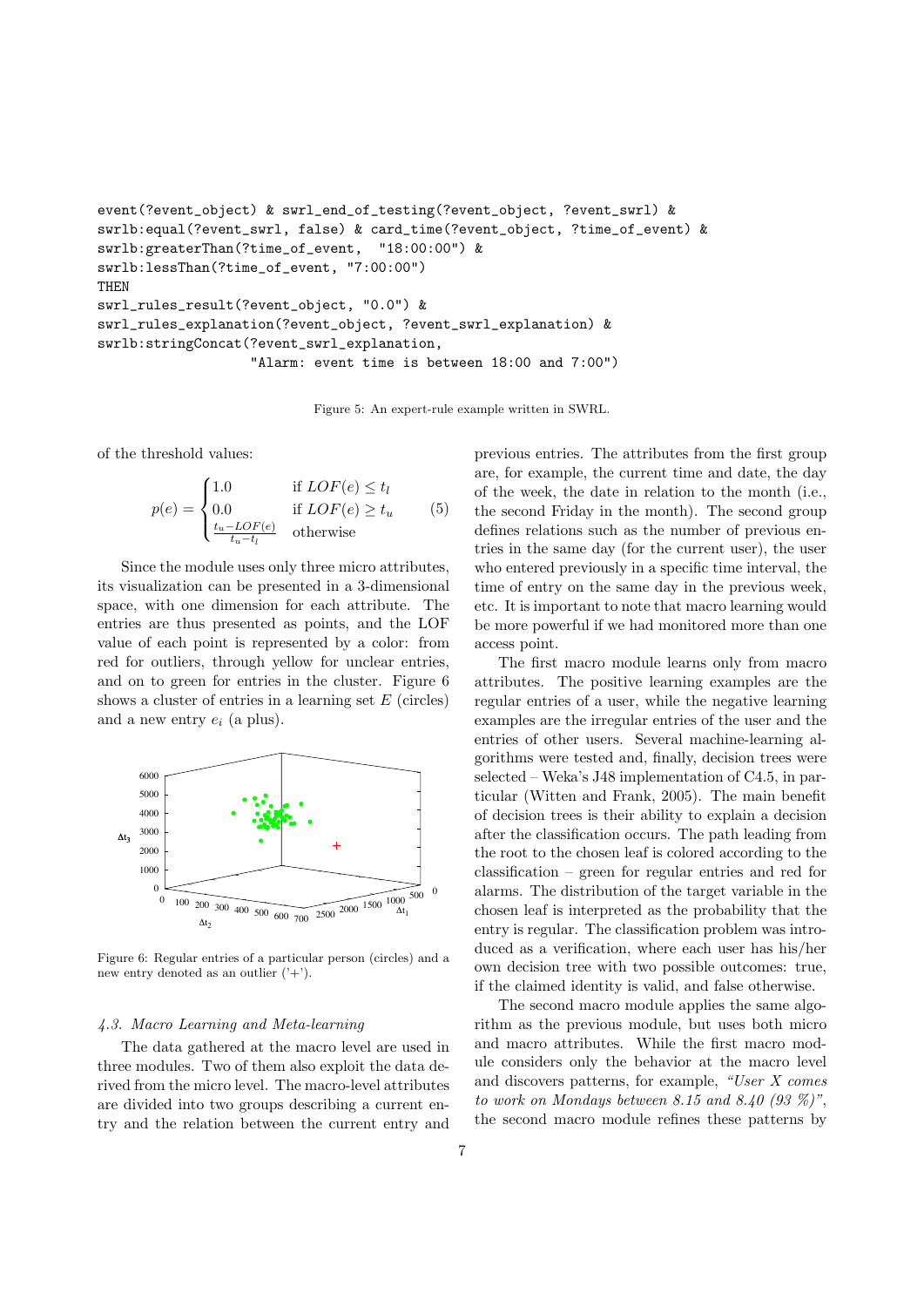incorporating micro attributes.

In the third macro module, the macro and micro attributes are used for learning with the LOF algorithm. In contrast to the micro module, where the visualization was intuitive, the large number of attributes requires a different representation. For this purpose we implemented visualization with parallel coordinates. Each attribute is presented on one vertical axis, ranging from the minimum to the maximum normalized value. Each entry is thus represented as a broken line intersecting the coordinates at its attribute value. The line is colored according to the entry's LOF value: green for regular entries, yellow for unclear entries and red otherwise. Figure 7 shows a cluster of entries in the learning set and the new entry as a dotted line.



Figure 7: Multi-dimensional representation of regular entries (thin lines) and a new entry (dotted line) classified as an alarm. There are nine attributes with values normalized between the min and max values.

Finally, the macro meta-module combines the classifications of all three macro modules. Then, all the results and visualizations are written into the ontology. In the tested prototype, only weighted voting was implemented; however, several meta-level learning algorithms were applied later. Also, in the tested implementation, only the macro meta-learning was applied, but in principle, an arbitrary subgroup of modules could be connected using meta-learners.

## *4.4. Visual Learning*

The visual-learning module learns patterns of a user's movement in front of an access point from video and classifies a new entry as either regular or not. For this purpose a web camera with a 1*.*3 Mpixel resolution and 30-fps rate was used.

When a new entry occurs, the last 30 seconds of video are analyzed in the following steps. First, the histograms of optical flow are computed and divided into six segments, representing an approximation of the body parts. Next, in each segment the prevailing movement is estimated and transferred into a sequence of symbols. This sequence defines the digital signature of the movement and is used for the verification. Each user has a learning set of valid regular entries, which are used for comparison with the new entry signatures. Finally, the module outputs the classification and probability that the entry is regular as a normalized result from the comparison. More about this method can be found in Perš et al.  $(2007)$ .

It should be noted that other sensor analyses such as speech or walking patterns could be added as well.

#### *4.5. Integration*

After the expert rules, micro, macro, visual and meta-learning have made their assessments, their results are integrated into a joint risk analysis of the current entry. It estimates the probability of the event  $E = entry$  is regular given the observations of the modules. If the estimated probability does not exceed a threshold value, an alarm is triggered. Note that an alarm can also be triggered by expert rules when there is sufficient certainty (type 1 rules).

The reasoning in the prototype system is performed with a Bayesian network, structured as shown in Figure 8. Four modules have a direct impact on the event *E*, i.e., expert rules, micro learning and visual learning, and a macro meta-learning module, while the macro meta-learning module depends only on the three macro modules. The probabilities in the network are computed from the test data, using the *m-estimate* for conditional probabilities and the *Laplace estimate* for a-priori probabilities.



Figure 8: Bayesian network used for the reasoning.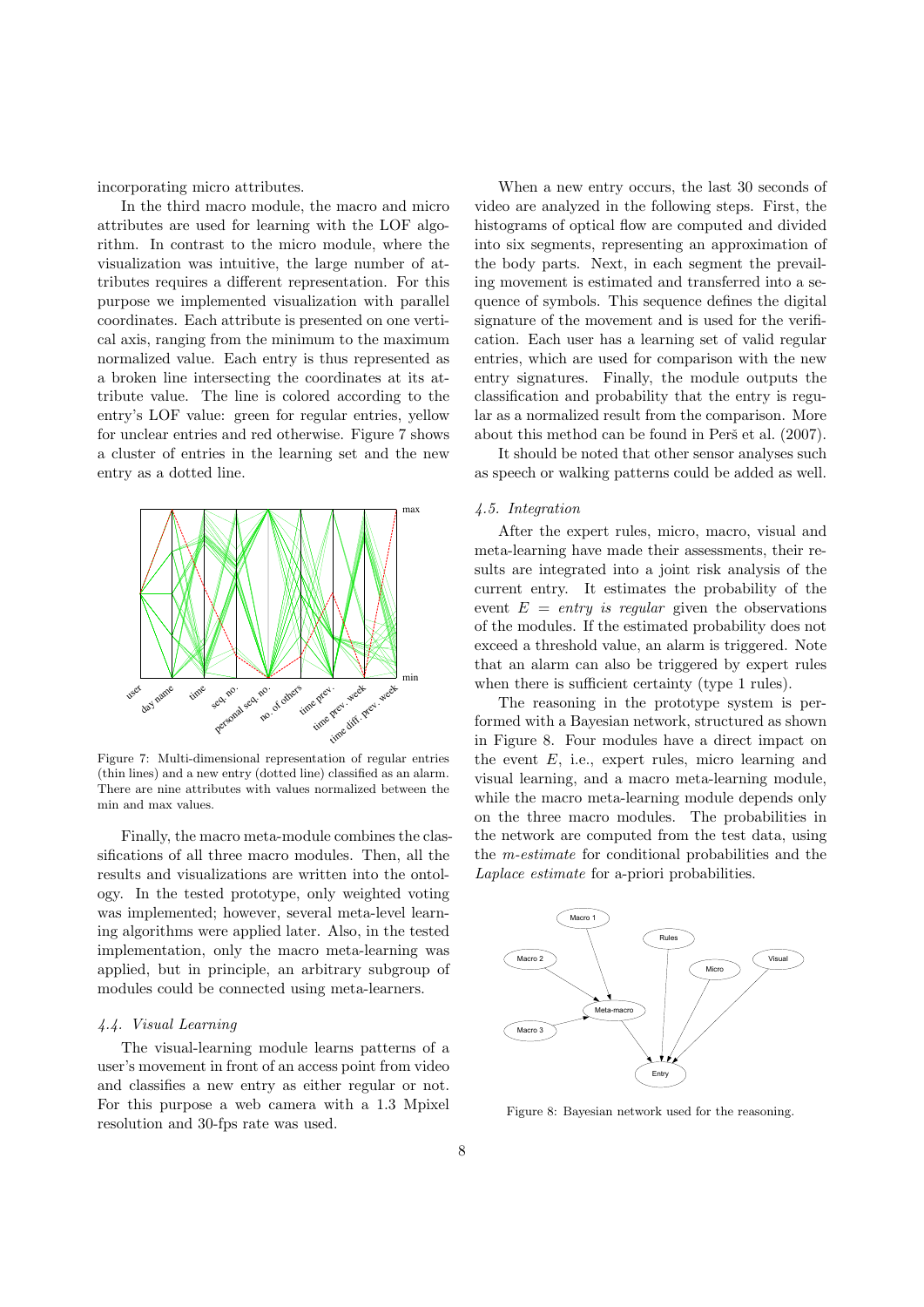The integration proceeds in three steps. Firstly, the output from each module is converted to interval the [0*,* 1] representing the a-posterior probability  $p_{M_i}$  that the entry is regular. Secondly, given the Bayesian network *N* and the probabilities  $p_{M_i}$ , the estimated probability of an event *E* is computed from the network.

Finally, the integration module outputs the joint analysis as a probability that the entry is regular and provides an explanation. According to the threshold values, the integration module triggers *alarm* or *OK* and stores the results in the ontology. In high-security areas, the cost of a false alarm is negligible compared to the cost of an unrecognized intruder; therefore, the system is set to minimize the latter.

## 5. Experimental Results

An experimental verification was performed in the prototype environment as described in Section 3.4. It consisted of a learning and an evaluation phase. In this paper we report on one learning and three evaluation experiments.

# *5.1. Learning Phase*

In the learning phase, four people were recorded accessing the system. Each individual completed 40 regular entries that were used as positive learning examples. The negative learning examples for one individual were the entries of the other three people. We built decision trees for the macro modules, constructed learning sets for the LOF algorithm in the micro and macro module and a comparison set for the visual learning module, and adjusted the system parameters. After the learning was completed, the system was ready to operate.

## *5.2. Evaluation Phase*

In the evaluation phase, we performed three experiments: two with simulated entries and one realtime experiment with security experts.

The first two experiments were performed off-line with simulated tests. The focus was on a *fake-identity* scenario, where an adversary has stolen an employee's identity. We recorded the regular entries of four people in the role of an employee (the system already knew them) and three people in the role of an intruder (new to the system). Each user made 31 regular entries, serving as the testing examples. Both experiments were tested without the visual learning since it did not allow testing in the off-line mode. Consequently, the Bayesian network for the integration was slightly changed, omitting the visual-learning module. The experiments were run on already-learned and tuned modules from the first phase, while the probabilities in the Bayesian network were obtained with a 10-fold-cross validation.

In the first experiment the identities of the employees were swapped. We took four employees that were known to the system and shuffled their identities in order to simulate a scenario where an employee hands over his/her identity. The dataset contained 496 examples with a distribution of 75.00 % negative examples (fake identity).

The performance of the system and the modules in the first experiment is presented in Table 1. The first two columns represent irregular entries, where the identity of the employees was swapped, and regular entries with the correct identity of the employees. Each number denotes an accuracy, e.g., the left-most number represents the percentage of irregular entries that were predicted as regular by the expert rules. The last column presents the overall accuracy of a module. The system achieved an overall accuracy of 95.77 %. The expert rules always predicted *OK*, because all the entries were formally regular according to the entry procedure. The micro learning performed well in detecting both irregular and regular entries, while the macro learning had 10.08 % more mistakes. The high accuracy of the micro module was expected because it is relatively easy to distinguish the movement of a couple of people given sufficient learning examples.

In the second experiment we used the entries of the intruders, which were unknown to the system, and assigned them the identities of the employees. In this way we simulated a stolen-identity scenario. The dataset had 496 examples with a distribution of 75.00 % negative examples.

The measurements on the second dataset are shown in Table 2. The system achieved an overall accuracy of 96.57 %. In contrast to the results in Table 1, where macro learning classified 16.13 % false positives, the number of false positives in Table 2 is only 1.88 %. However, the trend in the micro learning is just the opposite; the overall accuracy is comparable in both datasets. The decline in the micro-learning performance was to be expected, since it is more difficult to classify new, unseen behavior than to distinguish between the known cases.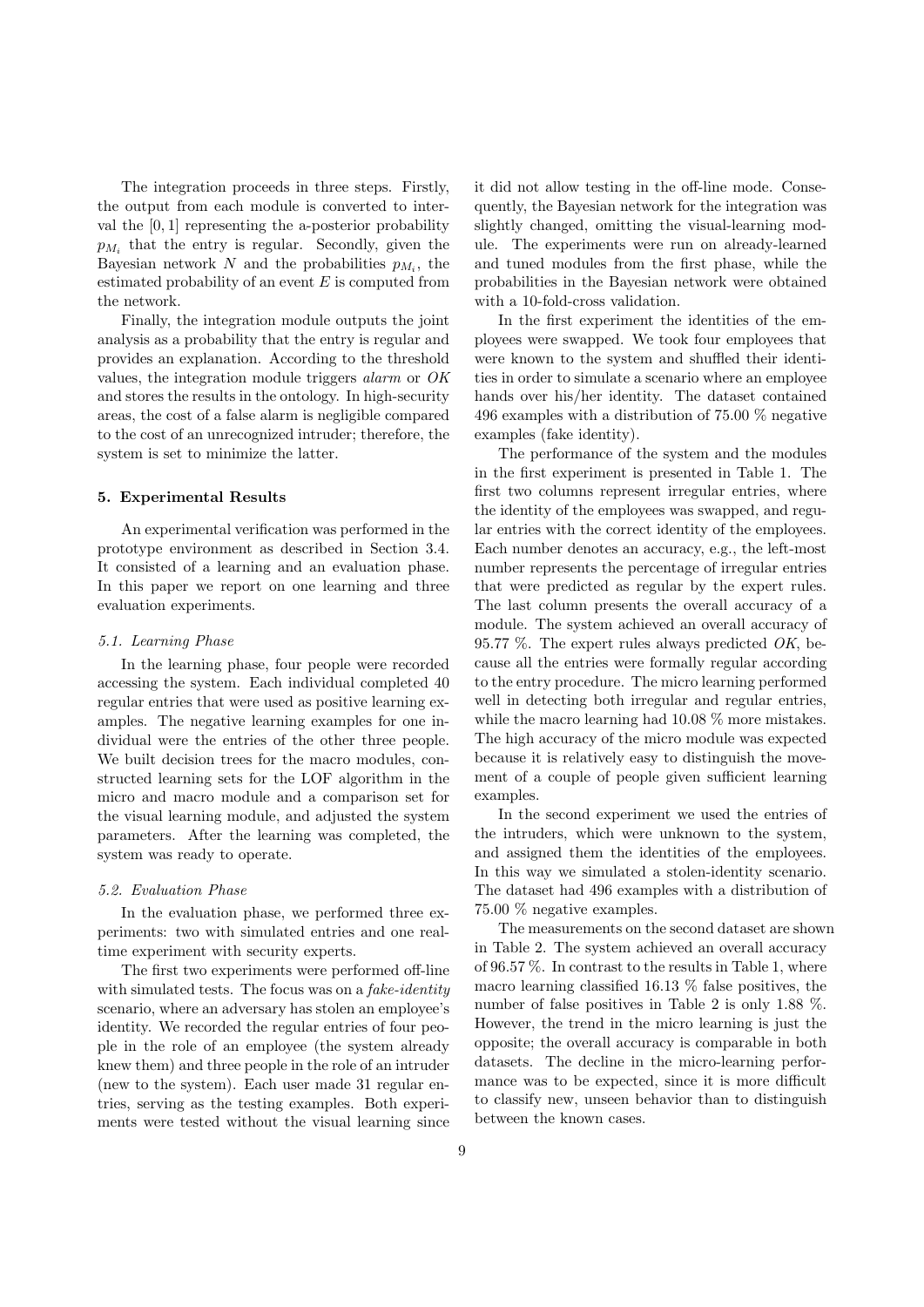| Modules        | Irregular entries |           | Regular entries |           | Overall  |
|----------------|-------------------|-----------|-----------------|-----------|----------|
|                | OK                | alarm     | OK              | alarm     | Accuracy |
| Expert rules   | $100.00\%$        | $0.00\%$  | $100.00\%$      | $0.00\%$  | 25.00 %  |
| Micro learning | 5.91%             | 94.09 %   | 92.74 %         | $7.26\%$  | 93.75 %  |
| Macro learning | 16.13 %           | 83.87 %   | 83.06 %         | 16.94 %   | 83.67 %  |
| Integration    | $1.08\%$          | $98.92\%$ | $86.29\%$       | $13.71\%$ | 95.77 %  |

Table 1: System and module performance in the off-line *swapped-identity* experiment with four employees only.

| Modules        | Irregular entries |          | Regular entries |          | Overall   |
|----------------|-------------------|----------|-----------------|----------|-----------|
|                | OK                | alarm    | OK              | alarm    | Accuracy  |
| Expert rules   | $100.00\%$        | $0.00\%$ | $100.00\%$      | $0.00\%$ | $25.00\%$ |
| Micro learning | 22.04 %           | 77.96 %  | 92.74 %         | 7.26 %   | 81.65 %   |
| Macro learning | $1.88\%$          | 98.12 %  | 82.26 %         | 17.74 %  | 94.15 %   |
| Integration    | $0.00\%$          | 100.00 % | 86.29 %         | 13.71 %  | 96.57 %   |

Table 2: System and module performance in the off-line *stolen-identity* experiment with four employees and three intruders.

|                 | Scenarios         |            |          |                 |          |          |
|-----------------|-------------------|------------|----------|-----------------|----------|----------|
| Modules         | Irregular entries |            |          | Regular entries |          | Overall  |
|                 | OК                | $_{alarm}$ | failed   | OK              | alarm    | Accuracy |
| Expert rules    | 84.44 %           | 15.56 %    | $0.00\%$ | 100.00 %        | $0.00\%$ | 36.67 %  |
| Micro learning  | $0.00\%$          | 88.89 %    | 11.11 %  | 93.33 %         | 6.67 $%$ | 90.00 %  |
| Macro learning  | $0.00\%$          | 88.89 %    | 11.11 %  | 86.67 %         | 13.33 %  | 88.33 %  |
| Visual learning | 8.89 %            | 88.89 %    | 4.44 $%$ | 73.33 %         | 26.67 %  | 85.00 %  |
| Integration     | $0.00\%$          | 100.00 %   | $0.00\%$ | 86.67 %         | 13.33 %  | 96.67 %  |

Table 3: System and module performance in the experiments with four employees and four security experts in a role of intruder.

In the third, most relevant, experiment, we invited security experts from the Slovenian Ministry of Defense to test the system with an on-line simulation of various security attacks. For the purpose of scientific experimentation, the following eight scenarios were proposed, tested and executed on-line by the experts:

- 1. regular entry: a user enters normally;
- 2. unusual time: the time of access is out of normal working hours or on a non-working day;
- 3. multiple entries: a user regularly accesses a secure room several times in a short period of time;
- 4. unusual behavior: a user is under threat or in a strange state of mind;
- 5. tailgating: two persons access a secure room using a single identity;
- 6. burglary: an attacker disables the hardware protection by force;
- 7. fake identity: an attacker accesses a secure room with a stolen identity card and a forged fingerprint;
- 8. kidnapping: an attacker forces an employee to enable access to a secure room.

Each scenario was imitated several times by different users and in a different order, as requested by the security experts. In total, 45 irregular entries and 15 regular entries were performed. The video learning module was active.

The results described in Table 3 are separated into two groups: regular entries (scenario 1) and irregular entries (scenarios 2-8). The numbers show the percentage of test examples that were classified as *OK*, *alarm* or *failed* by the corresponding module. The classification may fail due to the disabling of sensors (e.g., the burglary scenario).

The system achieved an overall accuracy of 96.67 %, identifying all the irregular entries and being too suspicious of two regular entries. Once again, the expert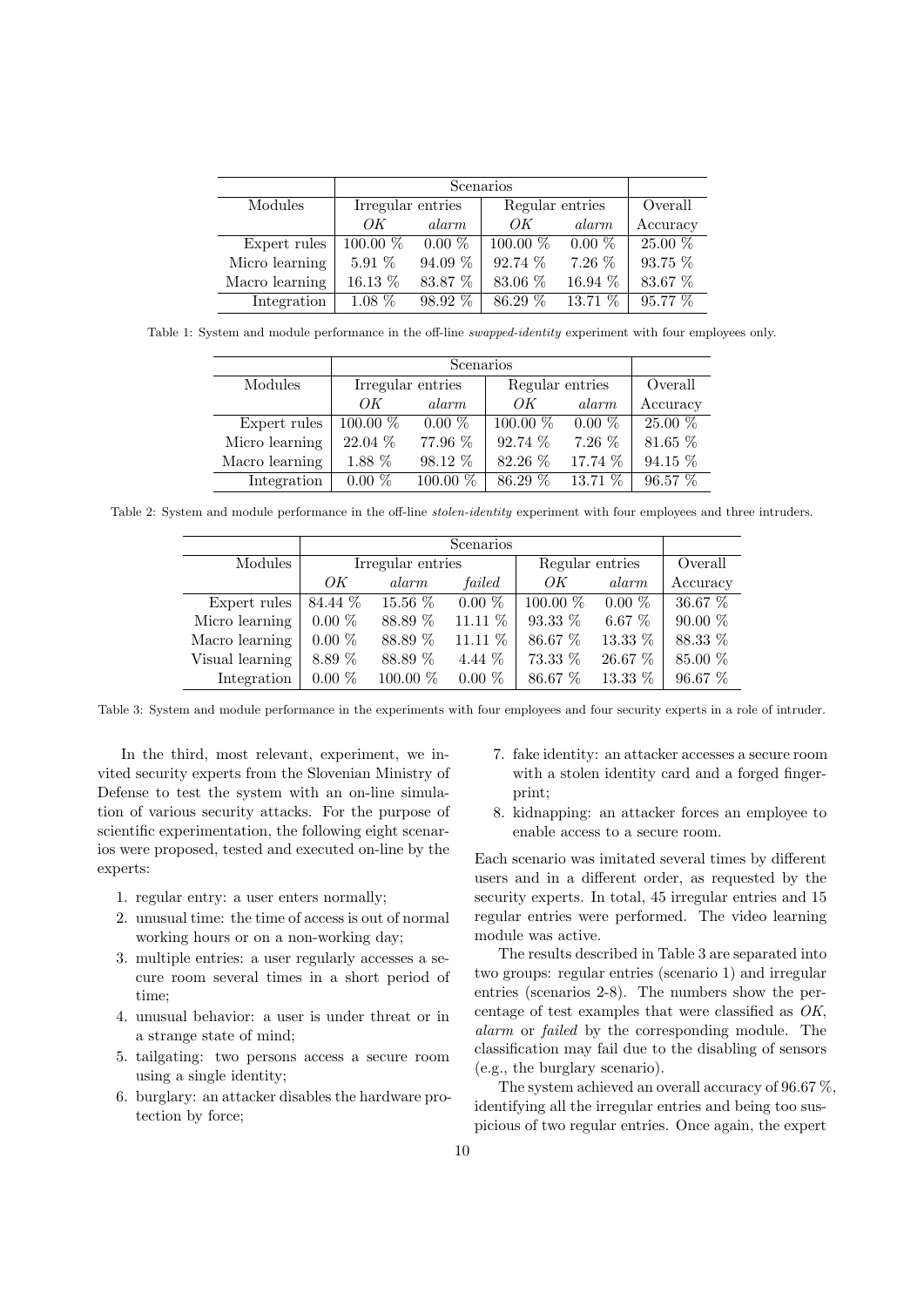rules classified with a low accuracy (36.67 %), but when an entry was classified as an alarm, it was indeed so. The rules were also more robust compared to the other modules, which, for example, failed to recognize the burglary scenario. The micro- and macrolearning modules recognized the irregular entries with the same accuracy, but macro learning made more mistakes when classifying the regular entries. It should be noted that all the tests were performed within two hours, which is not well suited to macro learning. The visual learning was slightly more robust than the learning modules, but achieved a lower accuracy.

# 6. Discussion and Conclusion

We have designed a modular, intelligent system for analyzing the risk at access points. The system, in principle, combines an arbitrary number of intelligent modules on top of an arbitrary number of physical devices. The emphasis is on modeling the behavior of the regular user and estimating the risk that a new entry is not regular, based on meta-learning and integration.

In a practical evaluation<sup>1</sup> we presented three experiments, which demonstrated encouraging results. It was clear that each module has its own strong and weak points. However, an advanced combination and integration overcomes the individual weaknesses and combines different aspects into a reliable risk evaluation. For example, if we had used only the best module (micro learning) in the third experiment, the achieved accuracy would be 90.00 %, while the default accuracy (which is rather meaningless) was 75.00 %. The accuracy of the integrated system was 96.67 %.

In each system there is a fine line between being too sensitive and not being sensitive enough to small changes in behavior. Although some of the methods, e.g., the Bayesian network, are quite robust, any practical application needs some fine tuning of the system parameters. One of the first major benchmarks painfully reminded us of the difference between a laboratory test and a field test, i.e., one of the early versions of the system was able to successfully distinguish between normal users, but security experts found a way to trick the intelligent modules. Only after incorporating some modifications, the system was able to cope with human expertise, as presented in Table 3.

One of the drawbacks of the system is that it requires a learning procedure: the system can be used only after a certain amount of regular accesses have been made. Furthermore, if a person changes behavior, e.g., due to an injury, the learning must start anew. Further work on the system must include a mechanism for continuous learning and adaptation to the user over time.

The complex methods implemented seem to be excessive for a simple commercial application. In its current form the system is more appropriate for highsecurity areas. Namely, the joint-verification methods turned out to be very hard to bypass. A single method can be fooled relatively easily, but deceiving different methods within a normal time interval is a much harder task.

In summary, intelligent risk analysis at an access point represents an improvement in terms of risk analysis and has the potential to demonstrate this in realtime applications.

#### Acknowledgment

This study has received funding, partly from the Slovenian Ministry of Defense (MORS) and partly from the Slovenian Research Agency (ARRS). The authors also thank the 20 members of the project team, in particular Jana Krivec, Robert Blatnik and Aleš Tavčar, as well as the security experts and supervisors.

#### References

- Alexandre, T. J., 1997. Biometrics on smart cards: an approach to keyboard behavioral signature. Future Generation Computer Systems 13 (1), 19–26.
- Bontempi, G., Borgne, L., 2005. An adaptive modular approach to the mining of sensor network data. In: Proceedings of the Workshop on Data Mining in Sensor Networks, SIAM SDM. Newport Beach, CA.
- Brazdil, P., Giraud-Carrier, C., Soares, C., Vilalta, R., 2009. Metalearning: Applications to Data Mining. Springer Berlin Heidelberg.
- Breunig, M., 2001. Quality driven database mining. Ph.D. thesis, University of Munich.
- Depren, O., Topallar, M., Anarim, E., Ciliz, M. K., 2005. An intelligent intrusion detection system (IDS) for anomaly and misuse detection in computer networks. Expert Systems with Applications 29 (4), 713 – 722.
- Fierrez-Aguilar, J., Garcia-Romero, D., Ortega-Garcia, J., Gonzalez-Rodriguez, J., 2005. Adapted user-dependent multimodal biometric authentication exploiting general information. Pattern Recogn. Lett. 26 (16), 2628–2639.

<sup>&</sup>lt;sup>1</sup>A short video of the third experiment is available online: http://www.youtube.com/watch?v=BNDgfFRQkU4.